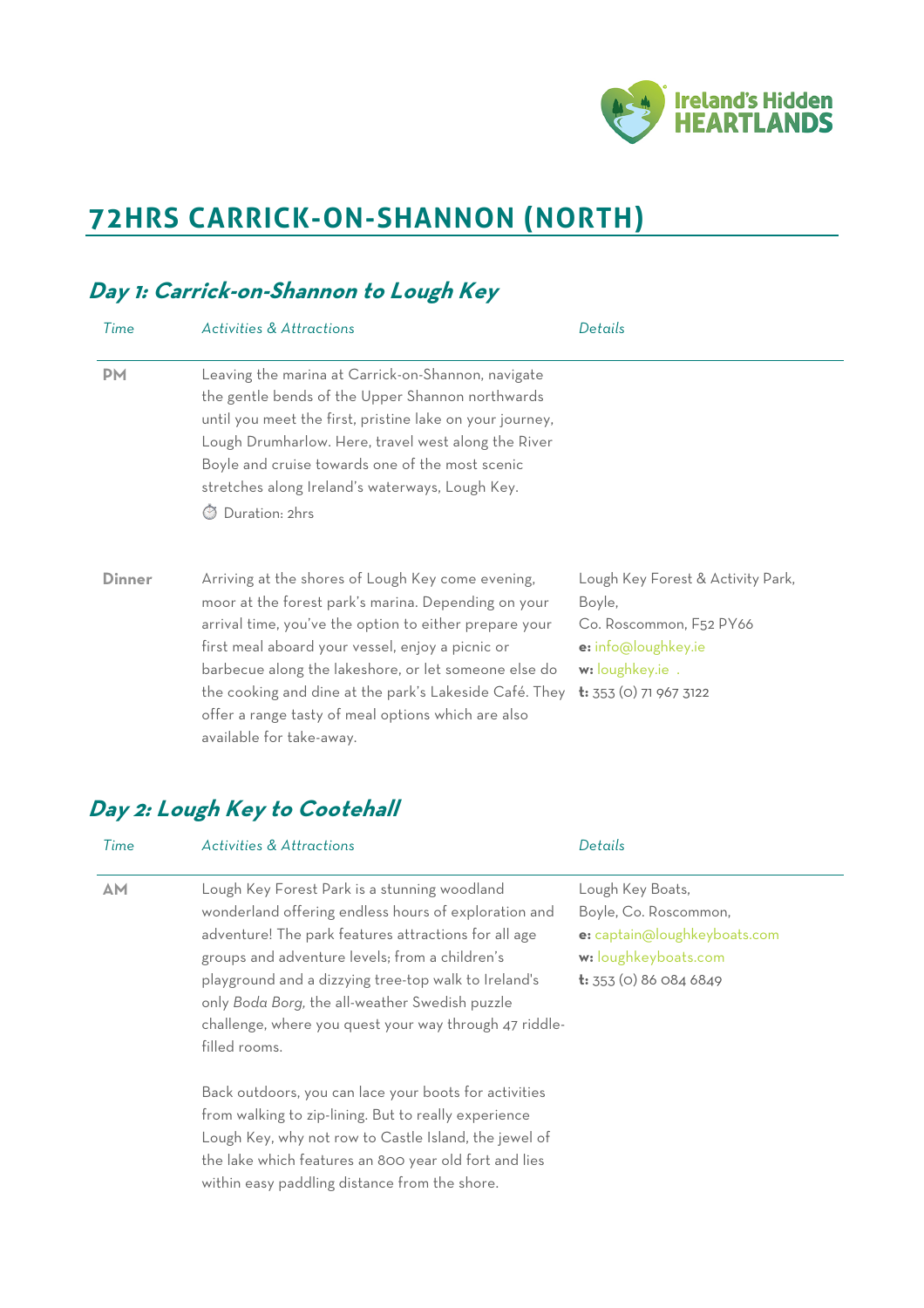| Time           | <b>Activities &amp; Attractions</b>                                                                                                                                                                                                                                                                                                              | Details                                                                                                                                                                                                |
|----------------|--------------------------------------------------------------------------------------------------------------------------------------------------------------------------------------------------------------------------------------------------------------------------------------------------------------------------------------------------|--------------------------------------------------------------------------------------------------------------------------------------------------------------------------------------------------------|
| Lunch          | Once back on dry land, you won't have too far to travel<br>for lunch. Lough Key's Lakeside Café, located in the<br>visitor centre, offers great views of Castle Island and is<br>an ideal spot to fuel up after your adventure. Think a<br>tasty menu of salads, wraps and signature pizzas.                                                     |                                                                                                                                                                                                        |
| PM &<br>Dinner | After enjoying more adventure of your choice at<br>Lough Key, come afternoon, make your journey back<br>down the River Boyle before making your base at<br>lovely Cootehall Marina for the night. For dinner,<br>enjoy a meal at The Waterfront Restaurant which<br>offers a delicious array of surf and turf options,<br>overlooking the water. | The Waterfront Restaurant.<br>Cootehall Marina, Cootehall, Boyle,<br>Co. Roscommon, F52 YH50<br>e: info@thewaterfrontrestaurant.ie<br>w: thewaterfrontrestaurant.ie .<br><b>t:</b> 353 (0) 71 966 7689 |

⏱ Duration: 2hrs

#### **Day 3: Cootehall to Leitrim**

| Time | <b>Activities &amp; Attractions</b>                                                                                                                                                                   | Details |
|------|-------------------------------------------------------------------------------------------------------------------------------------------------------------------------------------------------------|---------|
| ΔM   | The next morning, leave Cootehall and return to the<br>main Shannon waterway, where you'll navigate your way<br>north towards the beautiful riverside village of Leitrim.<br>$\alpha$ $\sim$ $\alpha$ |         |

⏱ Duration: 2hrs

Electric Bike Trails, which operates a rental base from the heart of Leitrim village, offers a great way to explore the region. As well as regular bikes, they provide a new fleet of electric bikes for hire or how about hiring a tandem bikes if you fancy sharing the peddling?

Cyclists have a choice of routes to explore the region, but the marked Shannon Blueway trail is perhaps the most relaxing of all. Take the 20km round trip along banks of the mighty river towards the charming small town of Drumshanbo, set on the shores of Lough Allen.

Electric Bike Trails, 4 Canal Side, Main St, Leitrim Village, Co. Leitrim, N41 T6V6 **e:** books@thereadingroom.ie **w:** electricbiketrails.ie **t:** 353 (0) 71 962 3609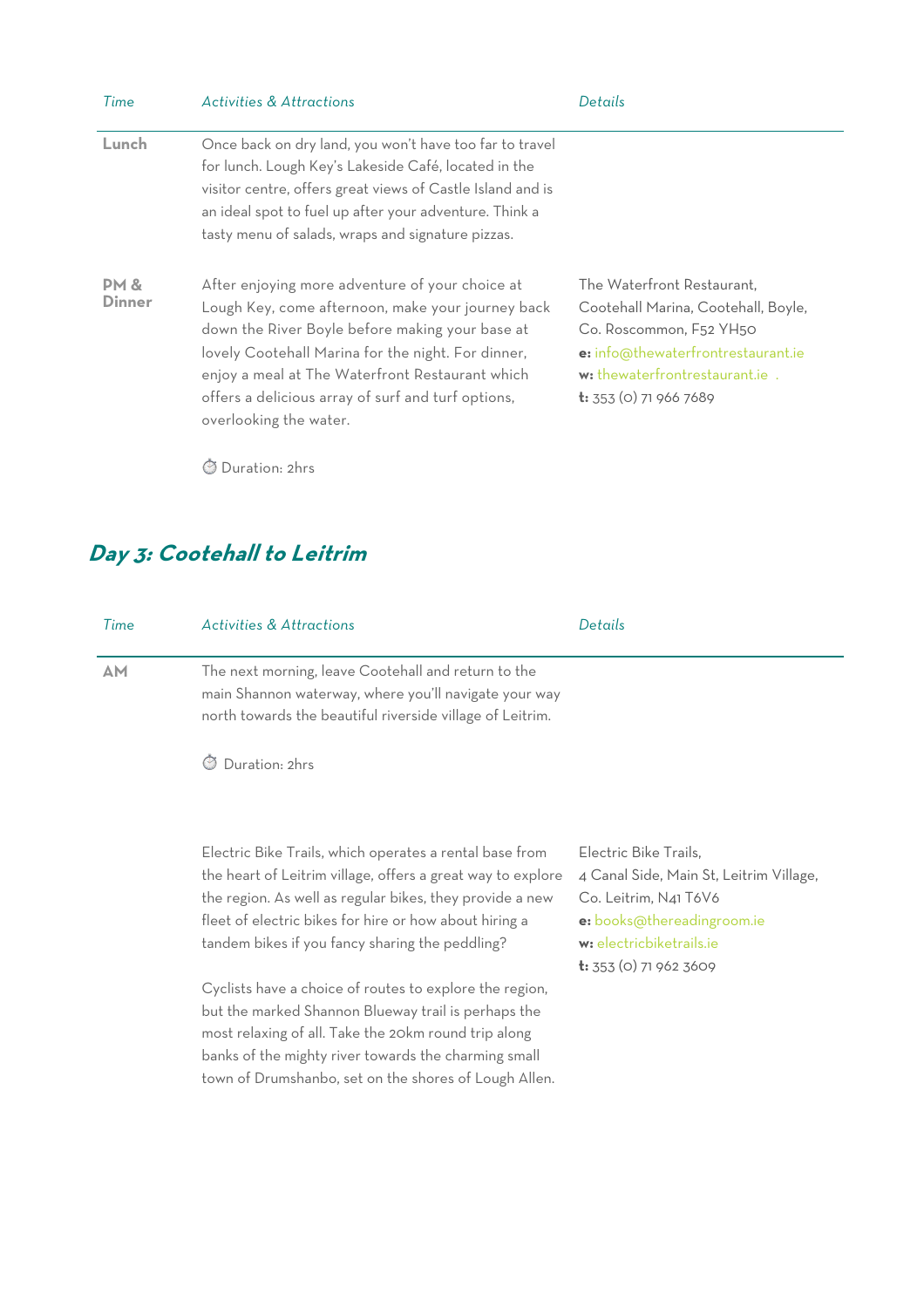| Time          | <b>Activities &amp; Attractions</b>                                                                                                                                                                                                                                                                                                                                                                                                                                       | Details                                                                                                                                                                                         |
|---------------|---------------------------------------------------------------------------------------------------------------------------------------------------------------------------------------------------------------------------------------------------------------------------------------------------------------------------------------------------------------------------------------------------------------------------------------------------------------------------|-------------------------------------------------------------------------------------------------------------------------------------------------------------------------------------------------|
| Lunch         | Upon arrival in Drumshanbo, reward yourself with<br>lunch at one of its inviting dining options. Jinny's<br>Bakery & Tea Rooms is a gorgeous spot to park up and<br>enjoy a freshly prepared lunch. They offer a tasty<br>Blueway Brunch from 10am to 2pm and if you fancy<br>eating outdoors, you can pre-order delicious picnics<br>too. Think options like poached free-range eggs with<br>wilted spinach on toasted Jinny's sourdough ciabatta.                       | Jinny's Bakery & Tea Room,<br>Carrick Road, Drumshanbo,<br>Co. Leitrim, N41 V306<br>e: eat@jinnys.ie<br>w: jinnys.ie<br>t: 353 (0) 71 964 1033                                                  |
| <b>PM</b>     | Drumshanbo is an idyllic destination for all age groups.<br>You can dismount and walk on Ireland's only water<br>boardwalk, a 600m trail which takes you right over the<br>tranquil wetlands. Younger visitors can enjoy the great<br>playground at the Acres Lake Amenity Area while in July<br>and August you can take a dip at the town's outdoor<br>heated swimming pool.<br>S Duration: 1hr 30                                                                       |                                                                                                                                                                                                 |
|               | Whether you love gin or history (or a blend of both!), a<br>trip to what's described as the "inner sanctum of<br>Connacht distilling" should offer your afternoon the<br>perfect chaser! The Shed Distillery of PJ Rigney is an<br>eclectic operation where you can enjoy fun guided<br>tours, marvel at the craftsmanship behind national<br>favourites like Drumshanbo Gunpowder Gin, visit the<br>botanics glasshouse and enjoy a little tipple, too.<br>Duration: 1hr | The Shed Distillery,<br>Carrick-on-Shannon Rd, Drumshanbo,<br>Co. Leitrim, N41 R6D7<br>e: info@thesheddistillery.com<br>w: thesheddistillery.com .<br>$t: 353$ (0) 71 931 7000                  |
| <b>Dinner</b> | Coming evening, return to Leitrim to enjoy a meal at<br>one of the village's great dining spot. Waves<br>Restaurant, located in the Leitrim Marina Hotel offers<br>great food and panoramic views which really bring the<br>outdoors indoors. Enjoy a nightcap before strolling<br>along the marina and retiring to your boat for final<br>night!                                                                                                                         | Waves Restaurant & Bar,<br>Leitrim Marina Hotel, Leitrim Village,<br>Co. Leitrim, N41 AE86<br>e: reservations@leitrimmarinahotel.com<br>w: leitrimmarinahotel.com .<br>$t: 353$ (0) 71 962 3644 |